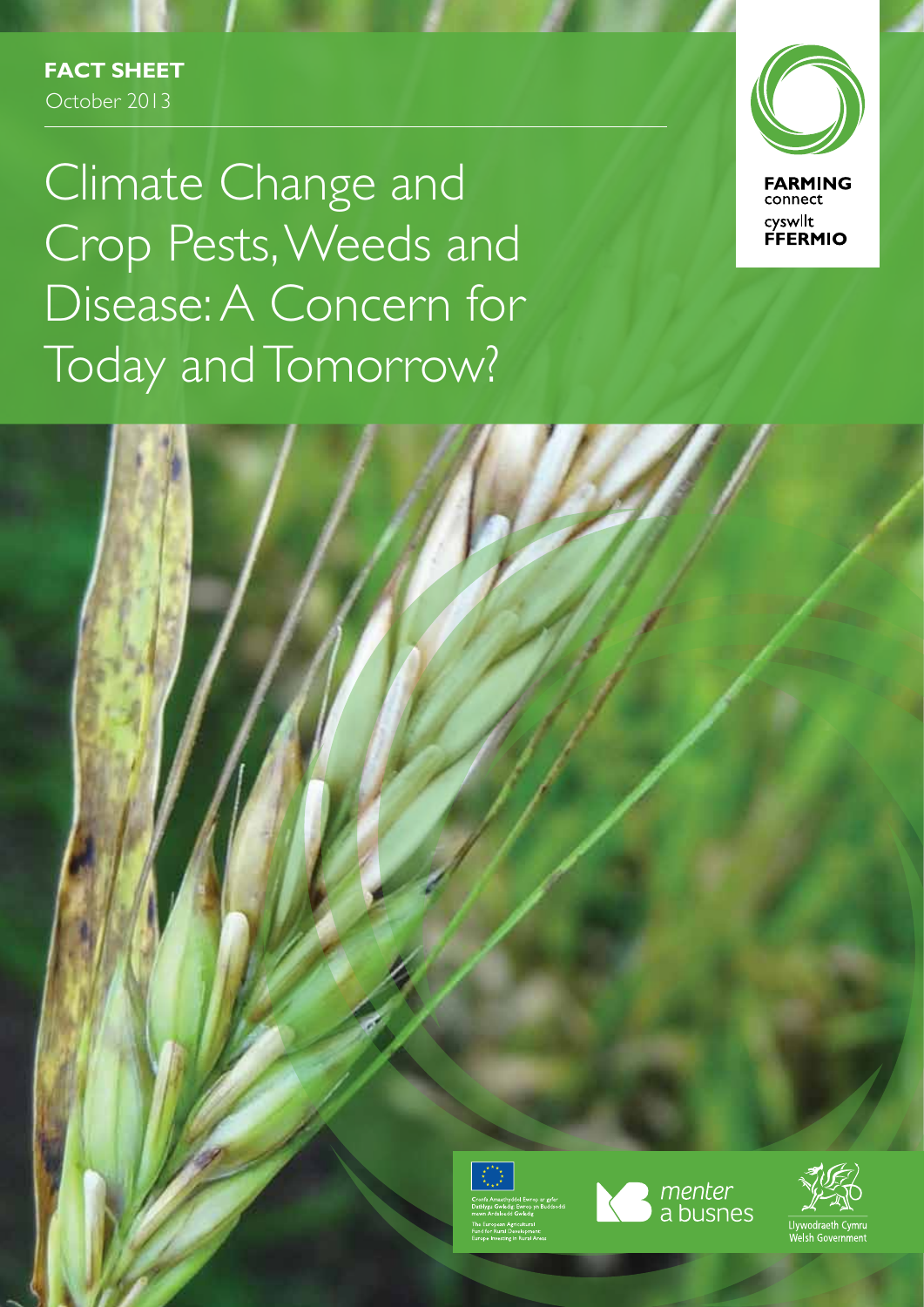## Summary

- The Welsh climate is predicted to get warmer, with wetter winters and drier summers.
- There is great uncertainty over the effect of predicted changes in climate on the pest, weed and disease burden in Welsh crops. Some will increase and some will become less of a problem.
- New 'alien' pests, weeds and diseases from outside of the country, could arrive and establish themselves.
- Many familiar pests, weeds and diseases will become more problematic over the next 50 years due to localised climate change. However, some will become less of a problem.
- There will be a need to increase pest, weed and disease forecasting and monitoring to detect and eradicate any sporadic introductions of new problems and to manage problems already present.
- Changes in pest, weed and disease management will be required.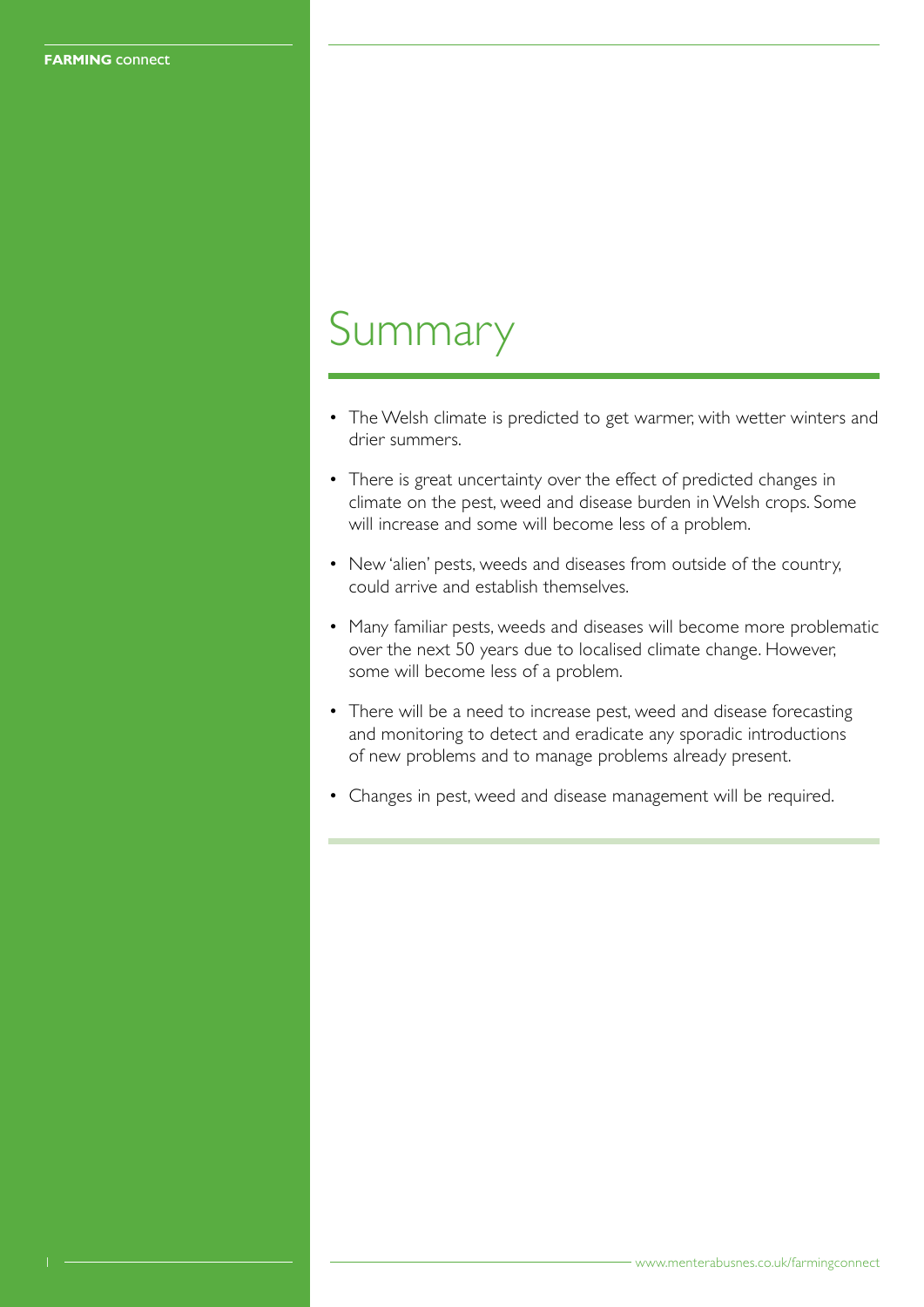# Climate change in Wales

Climate change is now an accepted phenomenon and its impact on Welsh agriculture will become more noticeable over the next 50 years. Wales is predicted to get warmer winters and summers, with an increase in winter rainfall but a decrease in summer rainfall, and with more extreme weather events. These changes in temperature and rainfall coupled with increases in carbon dioxide concentration will affect crops as well as the pests, weeds and diseases that live on or in them. Crop growth and yields may increase.

In addition to these predicted long-term trends it is also likely that there will be more examples of extremes of weather, and growing crops will be particularly vulnerable. Protracted drought is one example but another example is the prolonged and heavy rainfall of 2012, which brought particular difficulties to cropping operations and caused large reductions in yields. Wetter autumns are part of the longer term predictions so autumn planting operations could be particularly affected.

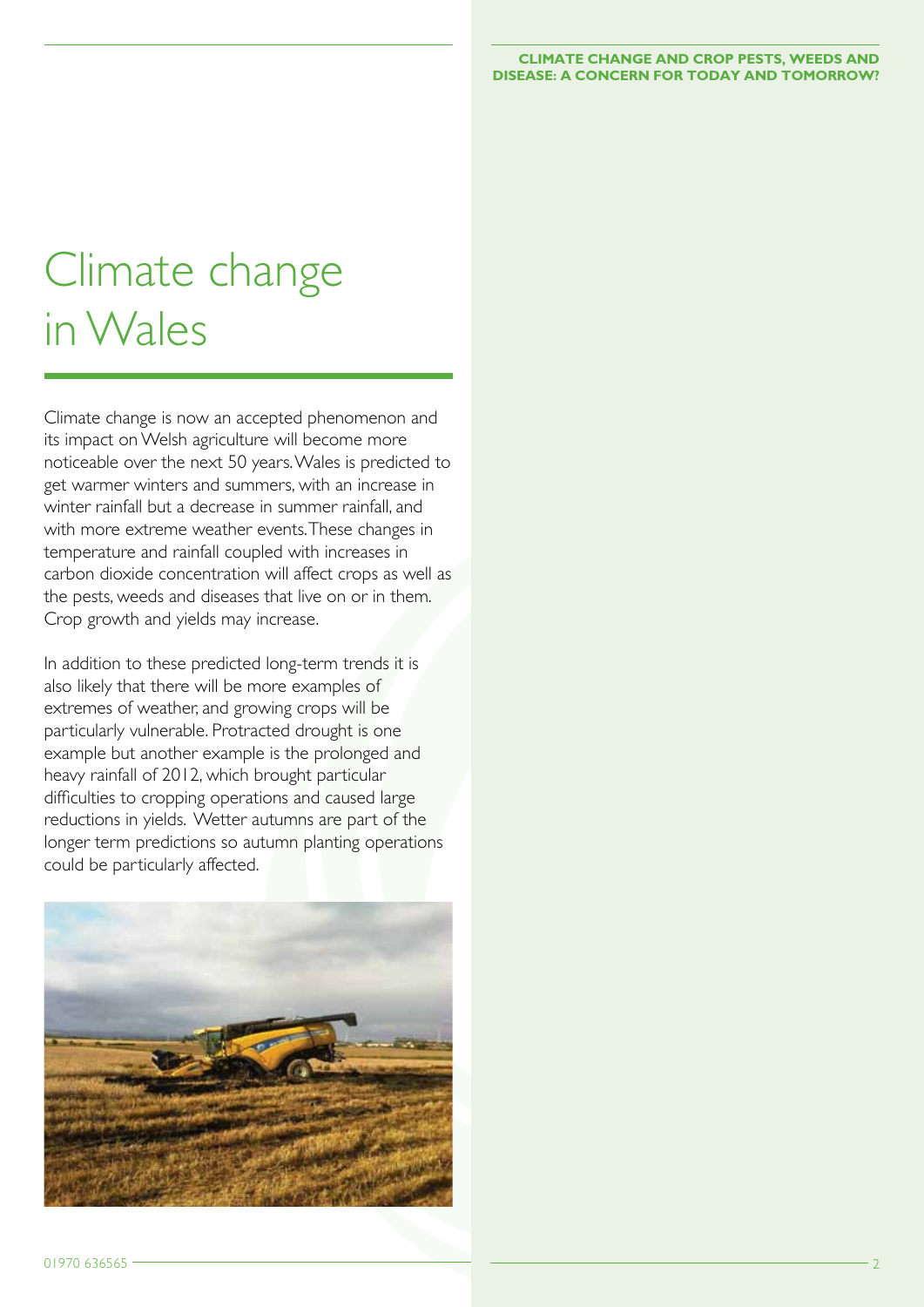This fact sheet summarises how climate change is likely to affect the pests, weeds and diseases we currently see on Welsh crops such as aphids, rusts and grass weeds, and identifies the potential 'new' threats that can take advantage of the changed Welsh climate.

It uses predictions and forecasts for the Welsh climate in 2050 as the basis for the fact sheet. This information is derived from scenarios produced by the UK Climate Impacts Programme (UKCIP), the Intergovernmental Panel on Climate Change (IPCC) and the Climate Change Risk Assessment for Wales 2012.

| Climatic variable         | Likely change (UKCP09 Medium emission<br>scenario)                                                                                                                             |
|---------------------------|--------------------------------------------------------------------------------------------------------------------------------------------------------------------------------|
| Temperature               | Warming of between 1.4-3.5°C. There will be<br>more extremes of temperature in the summer<br>and autumn, with fewer very cold days, especially<br>in the winter.               |
| Rainfall                  | Winter rainfall will increase by 2-31%. Summer<br>rainfall will decrease by 17-36% although there<br>is a small probability of a 6% rise at the highest<br>end of projections. |
| Flooding                  | The area of land that floods once every three<br>years will increase 3-4 fold.                                                                                                 |
| Soil moisture             | There will be a reduction in soil moisture with<br>the soil moisture deficit projected to double.                                                                              |
| Thermal<br>growing season | This will increase in all areas allowing earlier<br>sowing of crops to occur along with earlier<br>harvests and increased potential for novel<br>crops to be grown.            |

Table 1: The likely changes in Welsh climate by 2050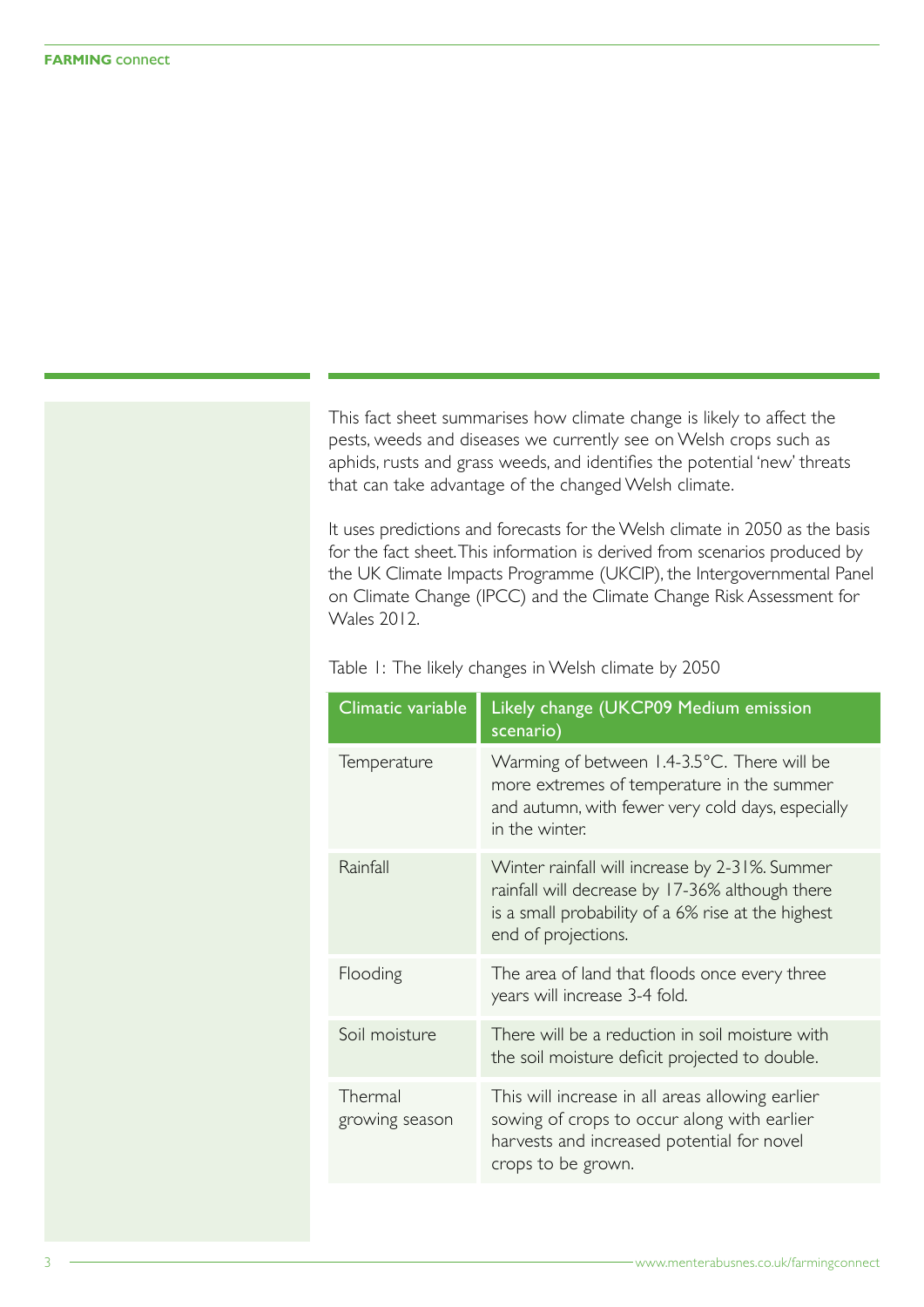# Impact of climate change on crops

The change in climate over the next 50 years will see improvements in yield for some crops, but losses in others and opportunities for novel crops to be grown. Winter wheat yields are projected to increase by 6-20% by 2050 compared to the 1961-90 baseline. The crop may require more nitrogen as the crop canopies will be larger, and soil moisture will be an issue during the drier summer months.

Warmer springs will lead to earlier sowings and potentially higher yields of potatoes (up to 13-16%), and even the possibility of double cropping. However, crops will need more irrigation and potato blight could be a problem earlier in the season if crops are sown earlier. Without irrigation, crop yields are projected to decrease by 2% by 2050.

There is likely to be an increase in many pest and disease problems including those not currently present in Wales (aliens) due to less 'winter kill', earlier appearance in the spring and summer, and more generations in a season. However, some pests and diseases will become less of a problem. Drought stressed crops will be more at risk from pests and diseases, and irrigation to thwart this will encourage some soil pests and diseases. Pesticides, crop adaptation and plant breeding may circumvent problems to some extent, but pests, weeds and diseases are very resilient and will adapt to new climatic niches. There will be changes in use of pesticides on crops through earlier use, and the dry summer and wet autumn conditions will limit their efficacy to some extent.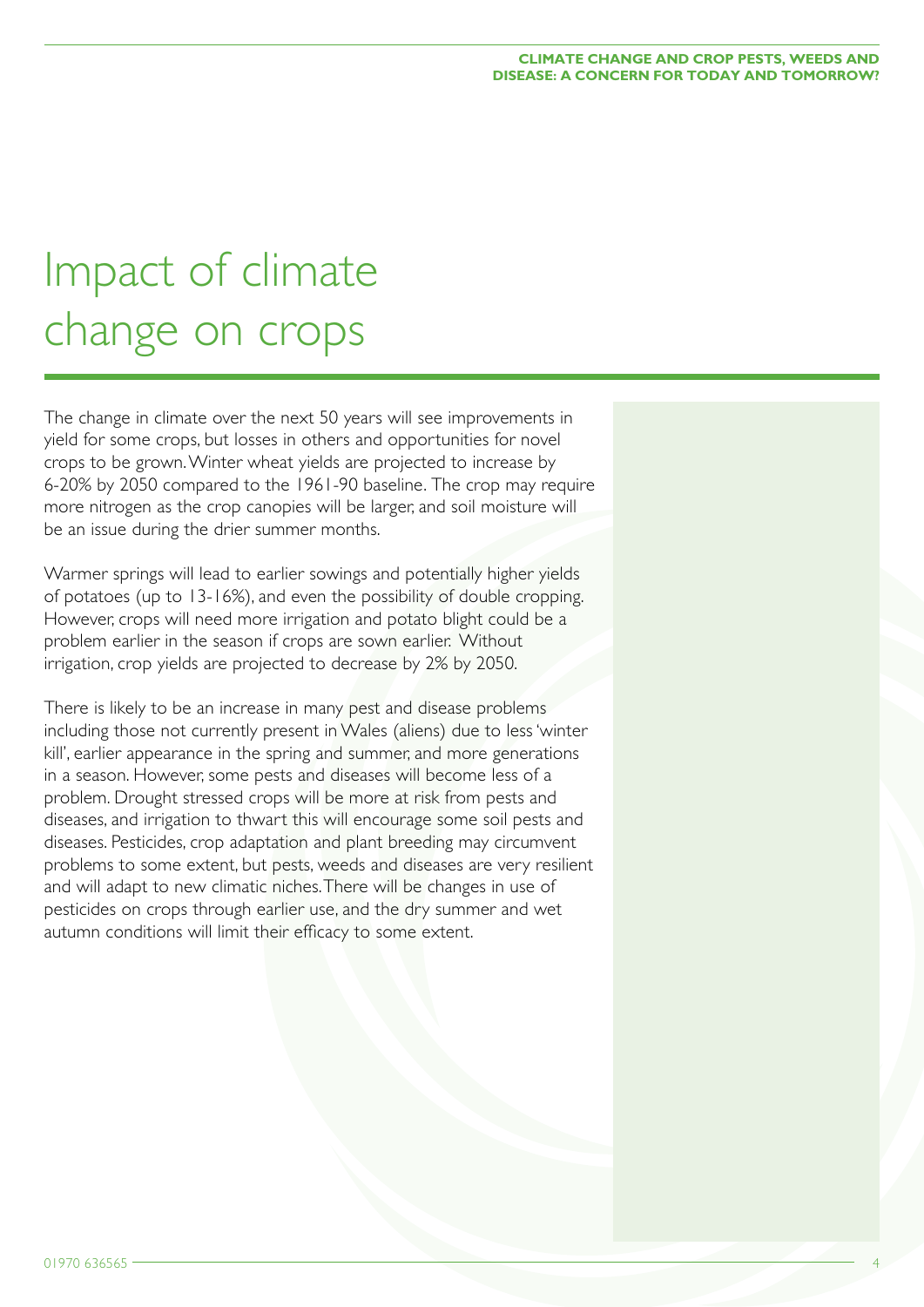### Diseases

There is much uncertainty over the likely impact of climate change on crop pathogens. Changing crop practices, for example, the introduction of new crops or switches between spring and winter cropping are likely to have more influence than climate change as such. By looking at pathogens that are already problems in warmer climates we can make some predictions about likely problems in Welsh crops.

Fig. 1: Distribution of Brown Rust currently (left) and predicted climate in 2050 (right).



Brown Rust currently **Brown Rust 2050** 

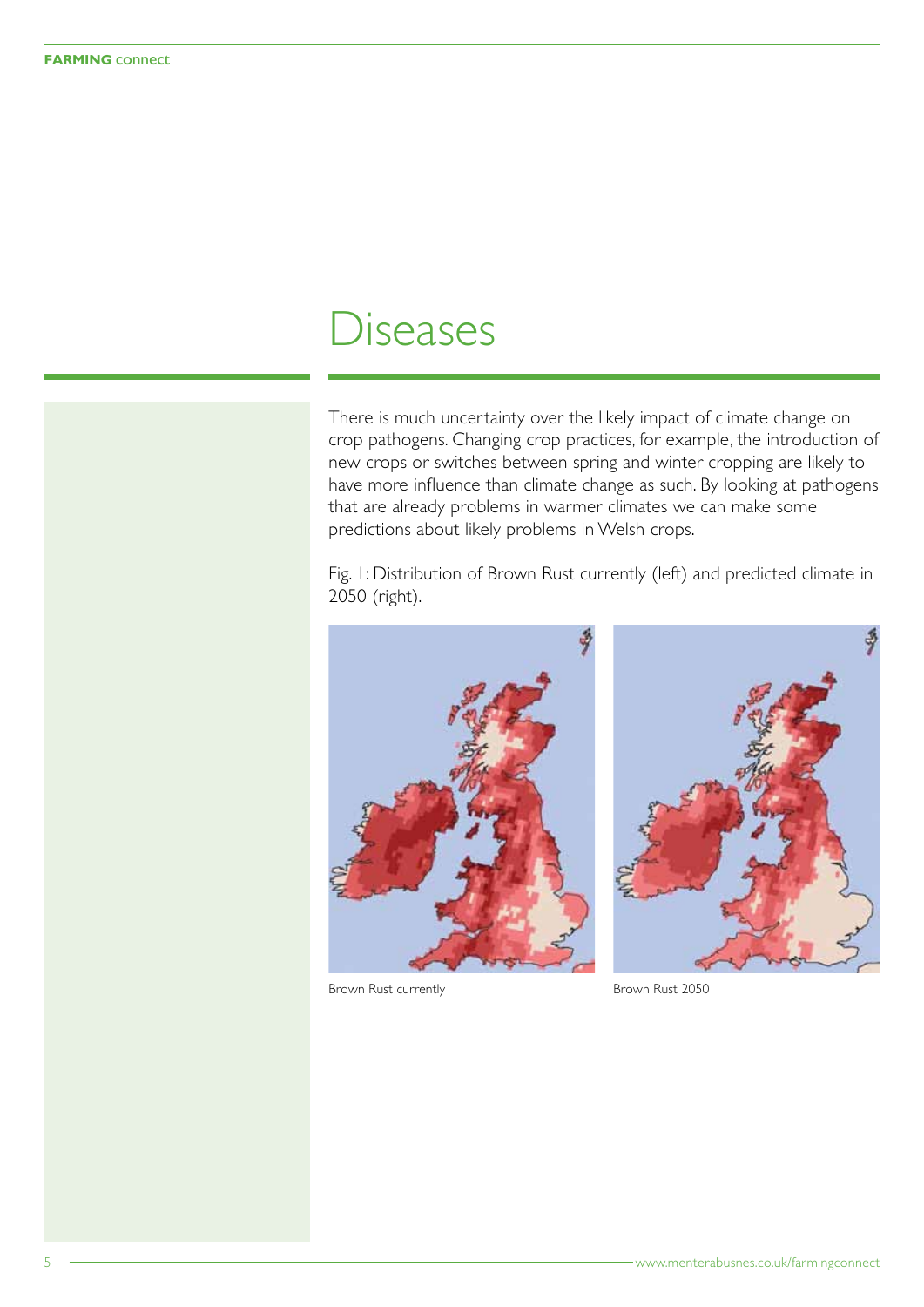### *Wheat brown rust*

Wheat brown rust *(Puccinia recondita)* is an example of a common pathogen of a major crop which is favoured by warm conditions. It is a major disease threat to crops in East Anglia, but until recently, has caused minimal economic damage in Wales. Although it is projected to move northwards into cooler climates, detailed modelling shows that it will actually decrease slightly in Wales. Agronomic factors could override this relatively subtle effect of temperature in decreasing the brown rust pressure. Early sowing as may happen in a warmer climate with early harvests means there is no gap between cropping seasons, providing the fungus with a green bridge to survive from one season to another.

#### *Fusariums*

Head blights including Fusarium species are not uncommon in Wales today. They reduce seedling emergence and are additionally problematic as some produce mycotoxins. *Fusarium graminearum* poses the greatest threat as a mycotoxin producer in mainland Europe, but is currently not common in Wales. A future forecast shows a greater risk in the future throughout the east of Wales.

A change in climate may also allow different crop species to be grown and this may increase the probability of the sowing of crops which are more susceptible hosts. For example, growing maize in the rotation is a known risk factor for Fusarium production in cereals, and a change to milder weather will increase the chances of more maize being grown in Wales, and hence increase the risk of *Fusarium graminearum* and the mycotoxins associated.

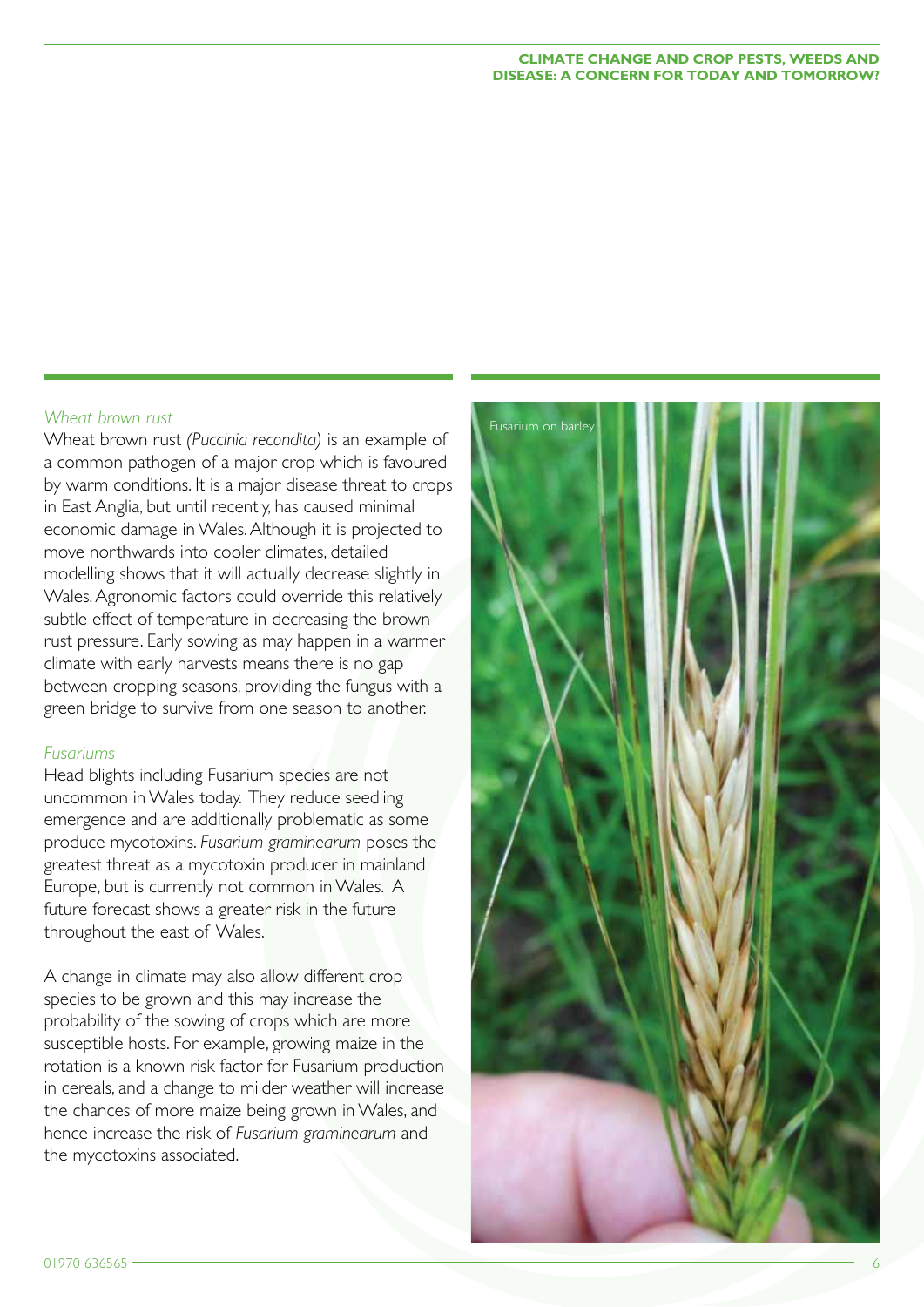### Pests

The impact of climate change on pests of crops is driven by the response of insects to temperature and carbon dioxide. Some pests such as cereal aphids will reproduce more rapidly at the elevated carbon dioxide levels forecast for 2050, and temperature increases will accelerate the rate of multiplication even further, allowing more generations per season (up from 18 to 23 for some aphid species) and earlier infestation of crops in the spring and autumn. This inevitably has consequences for the crops that aphids infest, particularly for crops such as seed potatoes and cereals where virus transmission by aphids is a potential threat. Increases in the rate of reproduction and the number of generations a season will also increase the risk of certain pests becoming resistant to insecticides.

We are already seeing 'new' pest problems arising in Welsh crops which are, in part, in response to climatic changes: cabbage stem flea beetle in winter oilseed rape and gout fly in cereals for example. Some pests such as wheat bulb fly will decrease in severity, as the wetter winters will lead to a higher level of winter kill, making areas where the pest is currently endemic unsuitable for its survival. This increase in winter rainfall will make Wales more favourable for the survival of grey field slugs, however, the predicted reduction in summer rainfall will mitigate this to some extent.

The threat from 'alien' pests not yet in the UK is increased as the Welsh climate will become more suitable for these pests to survive and breed. For example, the climate in wide areas of Wales will be suitable for Colorado beetle survival by 2050 should it be introduced.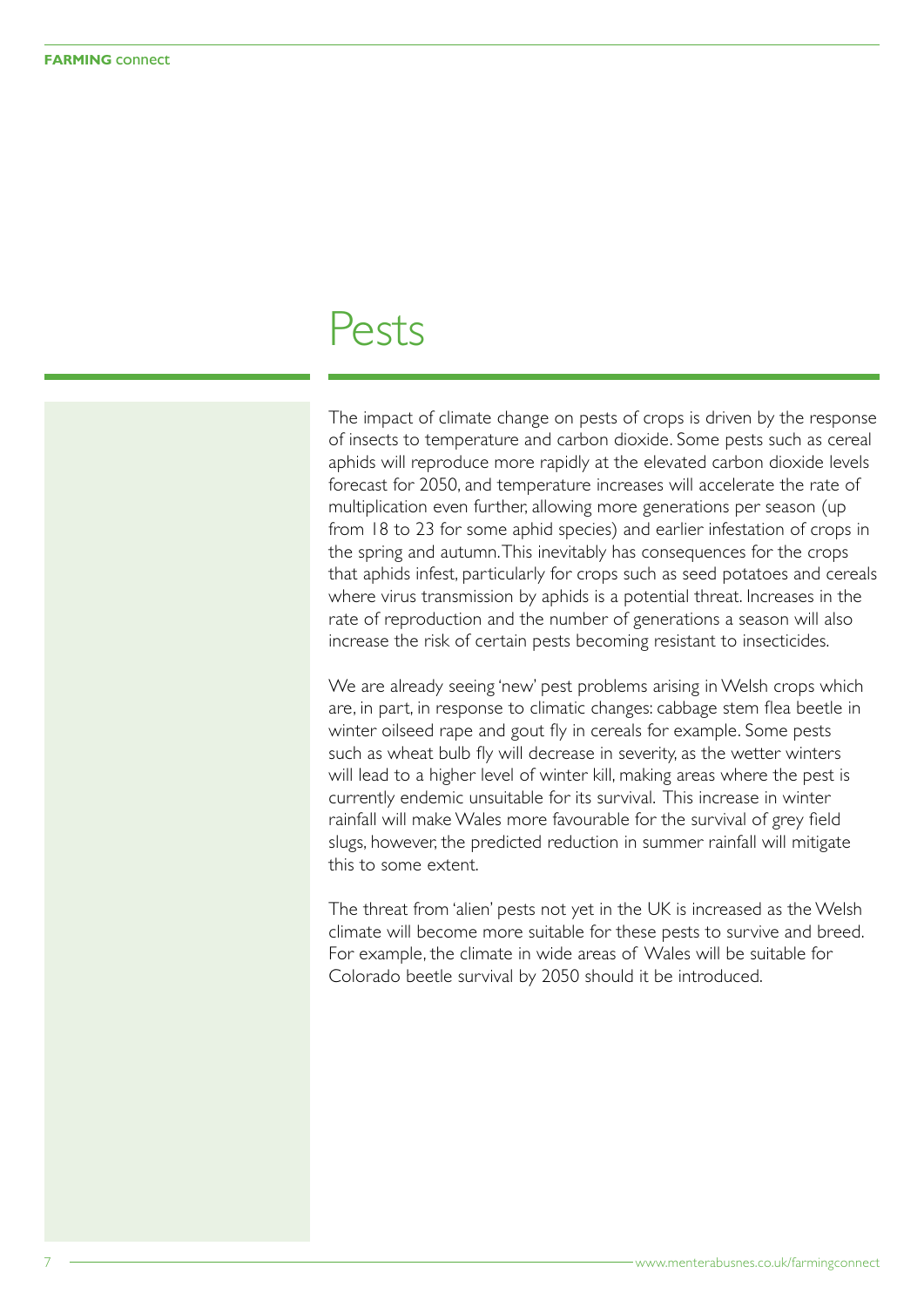\$

ē.

Fig. 2: Potential distribution of Colorado beetle under average climate for the last 30 years (left) and predicted climate in 2050 (right).



Colorado Beetle in Wales currently Colorado Beetle in Wales 2050

 The darker the shade of red, the more suitable the climate will be for Colorado beetle survival and reproduction.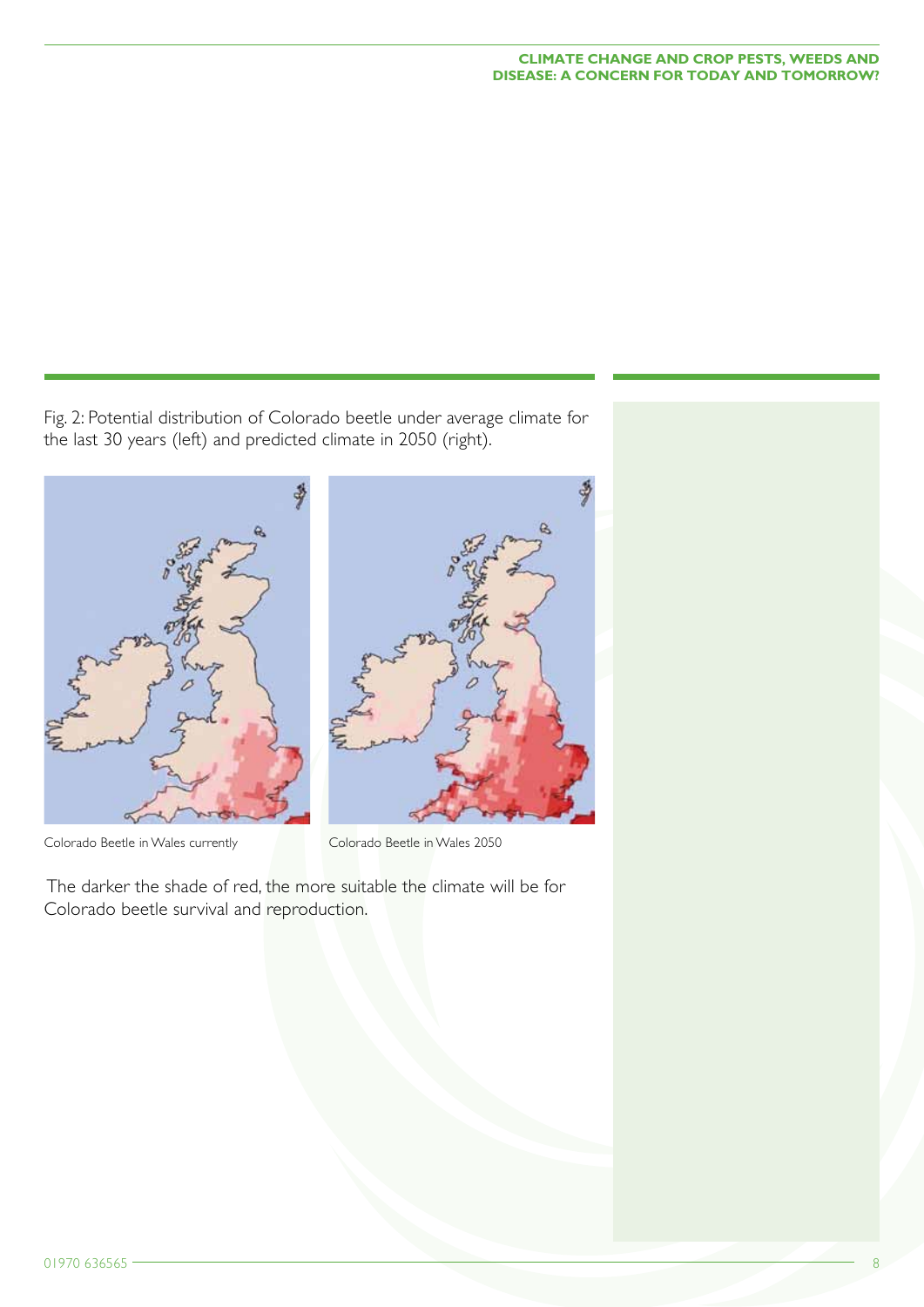

## Weeds

In this section we examine the potential changes in weed populations related to predicted climatic changes up to 2050 using known differences in weed species and populations between south-east England and western European mainland and arable areas of Wales.

There is an increasing trend in winter-based rotations towards grass weed problems such as sterile/barren brome *(Anisantha or Bromus sterilis),* and meadowbrome *(Bromus hordaceous).* This would be particularly evident on heavier soils. Black-grass is very problematic in England and is currently present in Wales in the Vale of Glamorgan. Surprisingly, the climate model, suggests a reduction in black-grass *(Alopecurus myosuroides)* in Wales by 2050 (Fig. 3). It is unclear why this should happen, but may be related to dry summer predictions. Some of the brome species are warmer, drier climate species, and may be expected to increase: these include meadow brome, rye-brome *(Bromus secalinus)* and soft brome *(Bromus mollis).*

Examining grass weeds from warmer zones of Europe there are suggestions that barnyard grass *(Echinochloa crus-galli)* and crab-grass *(Digitaria sanguinalis)* could become important in the UK as well as annual ryegrass *(Lolium annua)* in the longer term. These weeds are more likely to cause problems in spring-sown crops such as maize, and certainly more extensive maize growing could be possible in Wales by 2050. Other grass weeds that are problems in south western France, which currently has a warm, moist climate, could also become problems.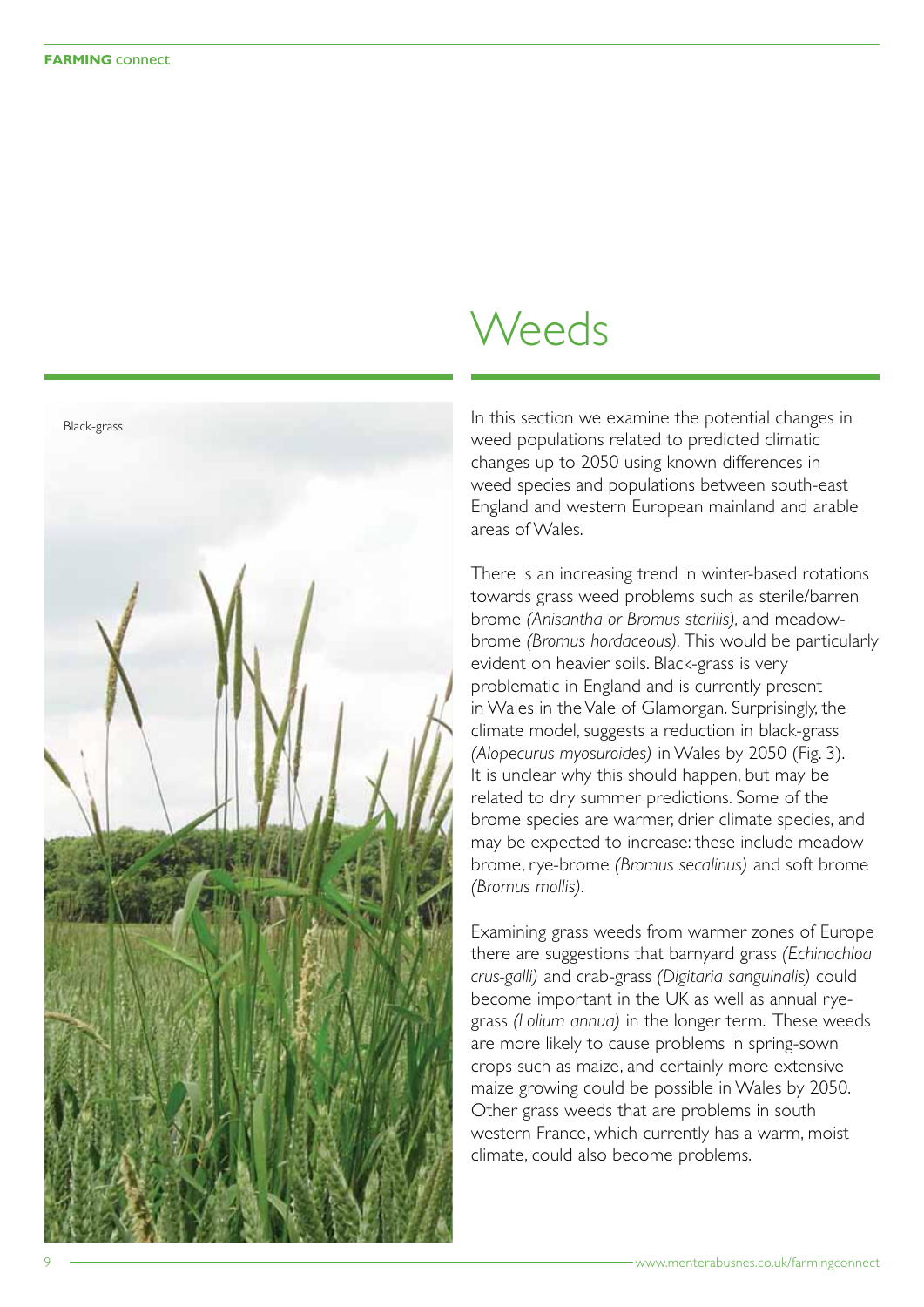Fig. 3: Potential distribution of black-grass under average climate for the last 30 years (left) and predicted climate in 2050 (right).



Some weeds currently problematic in Welsh winter crops, such as annual meadow-grass *(Poa annua),* common chickweed *(Stellaria media)* and ivy-leaved speedwell *(Veronica hederifolia),* may not survive long into warm dry springs. On the other hand, cleavers *(Galium aparine)* would still be a problem and poppies *(Papaver species)* and various umbellifers and weedy crucifers may become more serious, even in the medium term.

In spring crops, more field bind-weed *(Convulvulus arvensis),* scarlet pimpernel *(Anagallis arvensis)* and various composite species *(Compositae)* would be expected to increase. Some species such as pigweeds *(Amaranthus species),* already seen in south eastern England as new species, may become important. Other species, common in parts of continental Europe, such as thornapple *(Datura stramomium)* and black nightshade *(Solanum nigrum),* are serious and poisonous weeds in grain, vegetable and salad crops, and may become important.